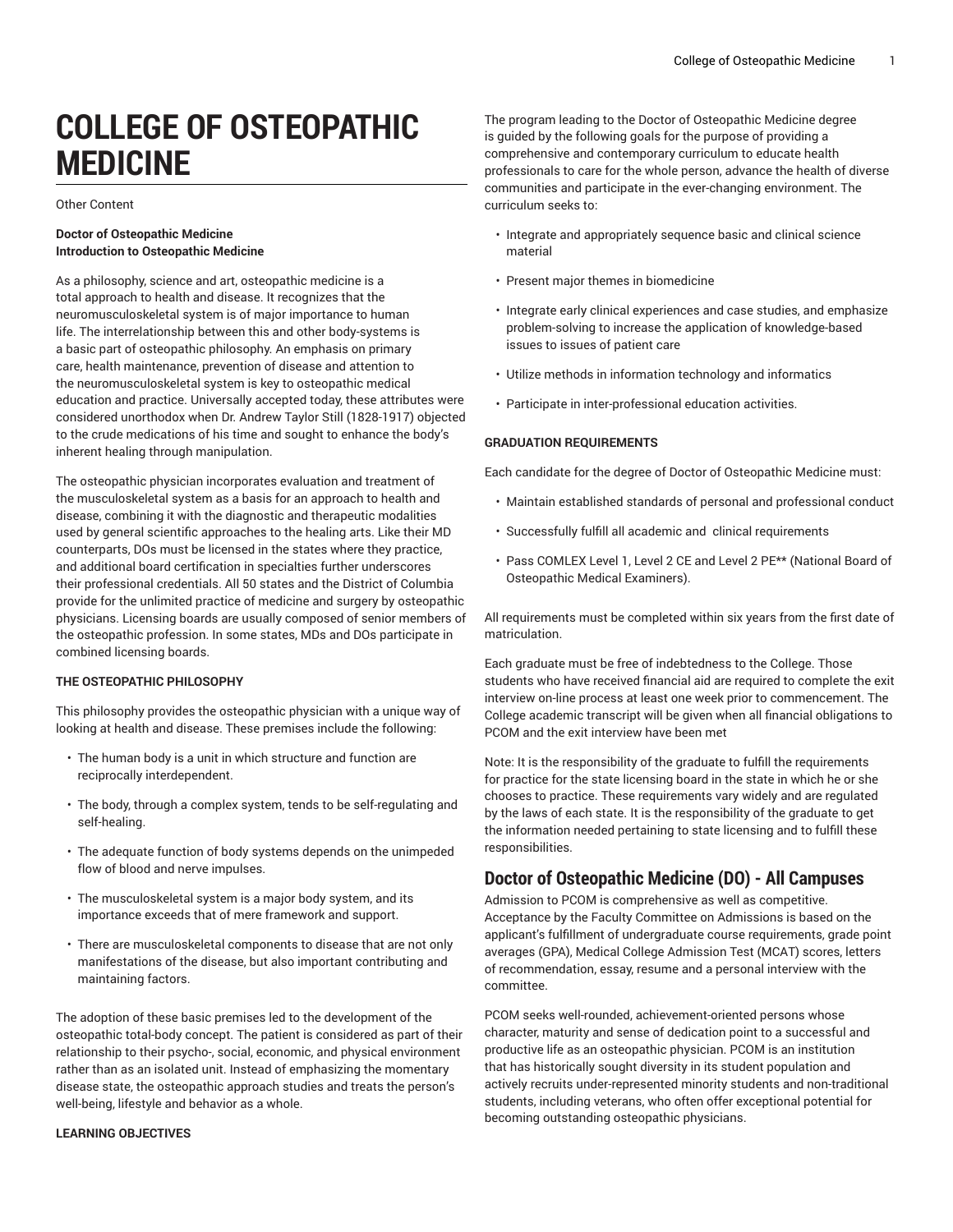### **Requirements for Admission**

Prior to matriculation at any campus site, each applicant must meet the following PCOM admission requirements:

- Satisfactory completion of a bachelor's degree from a regionally accredited college or university. Applications from students with three years of exceptional undergraduate work completed may be considered.
- The satisfactory completion of the following undergraduate courses must be demonstrated by the applicant:
	- Eight semester hours of biology, including two semester hours of laboratory.
	- Eight semester hours of physics, including two semester hours of laboratory.
	- Sixteen semester hours of chemistry, including four semester hours of laboratory; at least four of the sixteen required semester hours must be organic chemistry (with lab) and at least three semester hours must be biochemistry.
	- Six semester hours of English composition and literature.
- Official exam scores from the Medical College Admissions Test (MCAT) must be submitted. For those who are submitting an updated test score, a January test date will be accepted. The MCAT must be taken within four years of the desired date of matriculation. For 2022 enrollment, exams taken before August 2018 will not be accepted to complete an applicant record.
- U.S. citizenship or permanent resident status (green card).

### **Application Steps and Schedule**

We participate in [AACOMAS](https://www.aacom.org/become-a-doctor/how-to-apply-to-osteopathic-medical-college/) [\(https://www.aacom.org/become-a](https://www.aacom.org/become-a-doctor/how-to-apply-to-osteopathic-medical-college/)[doctor/how-to-apply-to-osteopathic-medical-college/](https://www.aacom.org/become-a-doctor/how-to-apply-to-osteopathic-medical-college/)), the centralized application service for the colleges of osteopathic medicine and adhere to the Applicant Protocol and Admissions Guidelines as adopted by the American Association of Colleges of Osteopathic Medicine and published in the [ChooseDO](https://choosedo.org/choose-do-explorer-registration/) Explorer ([https://choosedo.org/choose-do-explorer](https://choosedo.org/choose-do-explorer-registration/)[registration/\)](https://choosedo.org/choose-do-explorer-registration/). For AACOMAS application questions or assistance, please visit the [AACOMAS](https://help.liaisonedu.com/AACOMAS_Applicant_Help_Center/) Applicant Help Center [\(https://help.liaisonedu.com/](https://help.liaisonedu.com/AACOMAS_Applicant_Help_Center/) [AACOMAS\\_Applicant\\_Help\\_Center/\)](https://help.liaisonedu.com/AACOMAS_Applicant_Help_Center/) web site which includes contact information, instructions, and other important details.

Beginning in May, prospective osteopathic medical students may submit their application through a secure Web server, AACOMAS. Be advised that a full AACOMAS application must be e-submitted, completed and verified by February 1, 2022 to be considered for admissions to PCOM/PCOM South Georgia and/or PCOM Georgia.

There are no supplemental application requirements for 2022 admission. Rather, in the AACOMAS application, visit the Program Materials section of your PCOM application and respond to the questions posed on the Questions tab.

When each processed application is received by the PCOM Admissions Office from AACOMAS, applicants will receive an email notification with further instruction.

All DO program candidates must:

• Submit a separate AACOMAS application for PCOM/PCOM South Georgia and/or PCOM Georgia. In AACOMAS, access to the PCOM South Georgia application can be found through the PCOM application. On the Questions tab, candidates are asked to select the PCOM location(s) for which they wish to be considered: PCOM, PCOM South Georgia or **both** PCOM and PCOM South Georgia. Candidates wishing to apply to PCOM Georgia will need to complete a separate application in AACOMAS.

- Pay the corresponding AACOMAS fee(s).
- Submit an institutional application fee to PCOM for each location required:
	- \$75 for PCOM and/or PCOM South Georgia.
	- \$75 for PCOM Georgia.

This fee is required in order for the Office of Admissions to process each application and the corresponding application materials.

The Letter of Recommendation requirement for DO admission is as follows:

A minimum of 3 letters of recommendation are required from individuals who know the applicant in a professional capacity and can comment on one's character, work ethic, academic history, scientific acumen, empathy, compassion, resilience, emotional intelligence, commitment and knowledge of the healthcare environment. The DO Faculty Committee of Admissions strongly prefers that the letters be from the following sources:

- A pre-health or academic advisor/committee (undergraduate, postbaccalaureate or graduate programs). A pre-health advisor letter will meet the requirement for one of the three required letters of recommendation. A pre-health packet of letters from an institution containing three or more letters of recommendation will meet the requirement.
- Undergraduate, Graduate or Post-Baccalaureate faculty (preferably those who delivered a candidate's completed science coursework), who can attest to academic performance and aptitude. We highly recommend AT LEAST ONE letter from an academic source.
- Physicians, preferably DOs, and/or other health care providers with whom a candidate has had a professional relationship, who can attest to the applicant's clinical experiences and overall fit for the profession.

Candidates who may not have the ability to submit letters from any/all of the above sources should select letter writers who know them in a professional capacity and can comment on the applicant's character, work ethic, academic history, scientific acumen, empathy, compassion, resilience, emotional intelligence, commitment and/or knowledge of the healthcare environment.

A pre-health advisor letter will meet the requirement for one of the three required letters of recommendation. We would prefer each letter to be submitted separately, however, a packet of letters from an institution containing three or more letters of recommendation will meet the requirement.

A letter of recommendation from an osteopathic physician is strongly recommended but not required.

The application and all required materials (including the institutional application fee(s)) must be received by March 1, 2022. However, early submission is strongly recommended as interviewees are selected and decisions are rendered on a rolling basis.

### **Interviews**

Each campus has a PCOM Faculty Committee on Admissions that will review all completed applications, select those applicants to be